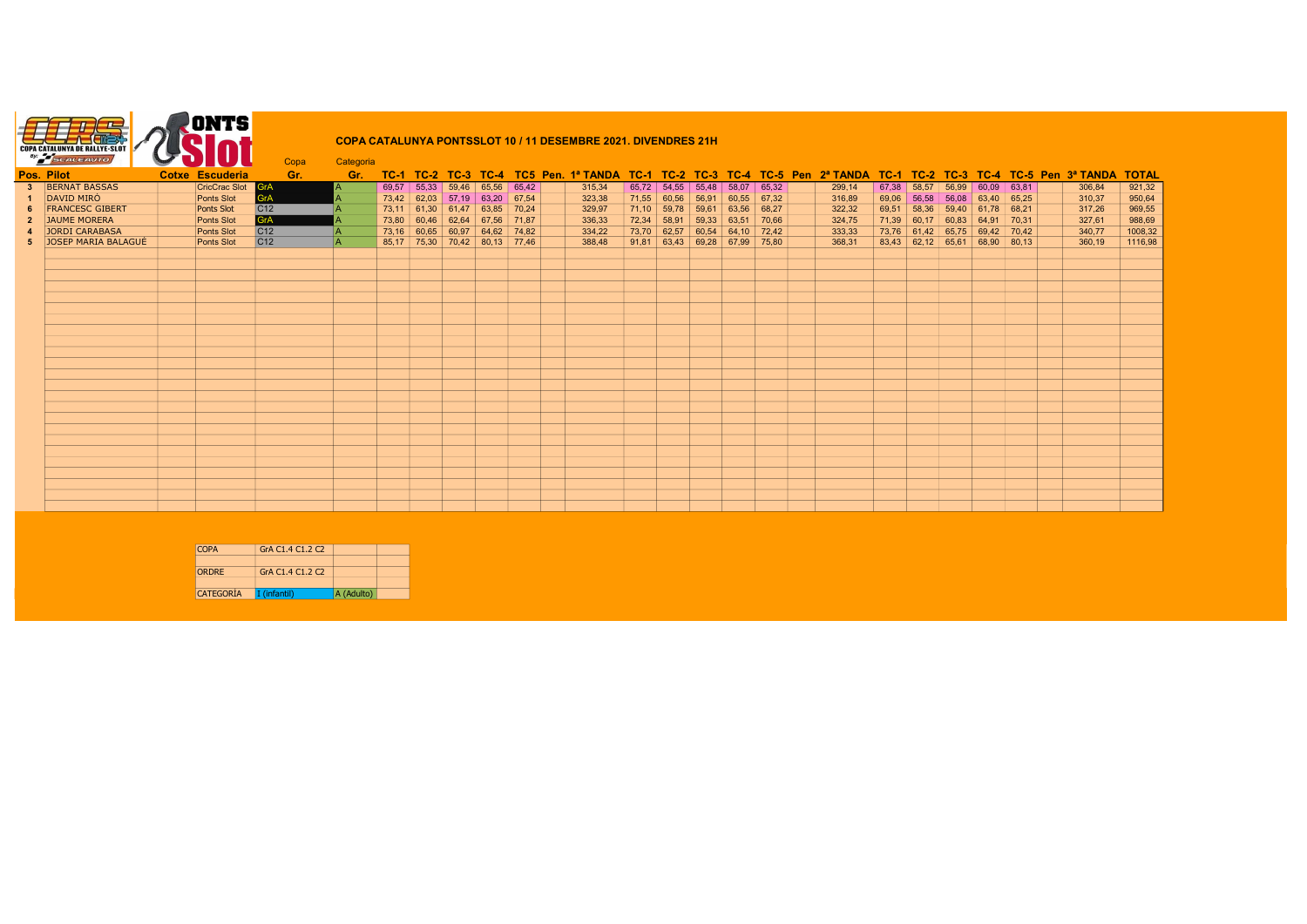

## COPA CATALUNYA PONTSSLOT 10 / 11 DESEMBRE 2021. DISSABTE 9H

|            | <b>SCALEAUTO</b> | $\sim$ or $\sim$       | Copa       | Categoria |  |                                 |       |        |  |  |                                                                                                                             |        |                                       |                               |  |        |         |
|------------|------------------|------------------------|------------|-----------|--|---------------------------------|-------|--------|--|--|-----------------------------------------------------------------------------------------------------------------------------|--------|---------------------------------------|-------------------------------|--|--------|---------|
| Pos. Pilot |                  | <b>Cotxe Escuderia</b> | Gr.        |           |  |                                 |       |        |  |  | Gr. TC-1 TC-2 TC-3 TC-4 TC5 Pen. 1ª TANDA TC-1 TC-2 TC-3 TC-4 TC-5 Pen 2ª TANDA TC-1 TC-2 TC-3 TC-4 TC-5 Pen 3ª ETAPA TOTAL |        |                                       |                               |  |        |         |
|            | 7 Pol Temprano   | Ponts Slot             | <b>GrA</b> |           |  | $81,30$ 62,64 61,86 64,74 71,73 |       | 342,27 |  |  | 73,57 63,69 59,96 62,37 73,73                                                                                               | 333,32 |                                       | 74,40 57,30 58,99 66,06 73,20 |  | 329,95 | 1005,54 |
| 9          | Ramon Vila       | Ponts Slot             | C12        |           |  | 85,78 69,62 68,54 86,28         | 76,30 | 386,52 |  |  | 86,33 68,47 68,20 74,13 80,38                                                                                               | 377,51 | $\vert$ 87,80 71,91 66,32 70,30 77,17 |                               |  | 373,50 | 1137,53 |
|            | 8   Pol Vila     | Ponts Slot             | C12        |           |  | $91,29$ 72,66 82,77 80,39 93,46 |       | 420,57 |  |  | $\vert$ 93,73 73,71 75,08 79,90 84,18                                                                                       | 406,60 | $\vert$ 91,98 72,81 71,37 74,10 84,16 |                               |  | 394,42 | 1221,59 |
|            |                  |                        |            |           |  |                                 |       |        |  |  |                                                                                                                             |        |                                       |                               |  |        |         |
|            |                  |                        |            |           |  |                                 |       |        |  |  |                                                                                                                             |        |                                       |                               |  |        |         |
|            |                  |                        |            |           |  |                                 |       |        |  |  |                                                                                                                             |        |                                       |                               |  |        |         |
|            |                  |                        |            |           |  |                                 |       |        |  |  |                                                                                                                             |        |                                       |                               |  |        |         |
|            |                  |                        |            |           |  |                                 |       |        |  |  |                                                                                                                             |        |                                       |                               |  |        |         |
|            |                  |                        |            |           |  |                                 |       |        |  |  |                                                                                                                             |        |                                       |                               |  |        |         |
|            |                  |                        |            |           |  |                                 |       |        |  |  |                                                                                                                             |        |                                       |                               |  |        |         |
|            |                  |                        |            |           |  |                                 |       |        |  |  |                                                                                                                             |        |                                       |                               |  |        |         |
|            |                  |                        |            |           |  |                                 |       |        |  |  |                                                                                                                             |        |                                       |                               |  |        |         |
|            |                  |                        |            |           |  |                                 |       |        |  |  |                                                                                                                             |        |                                       |                               |  |        |         |
|            |                  |                        |            |           |  |                                 |       |        |  |  |                                                                                                                             |        |                                       |                               |  |        |         |
|            |                  |                        |            |           |  |                                 |       |        |  |  |                                                                                                                             |        |                                       |                               |  |        |         |
|            |                  |                        |            |           |  |                                 |       |        |  |  |                                                                                                                             |        |                                       |                               |  |        |         |
|            |                  |                        |            |           |  |                                 |       |        |  |  |                                                                                                                             |        |                                       |                               |  |        |         |
|            |                  |                        |            |           |  |                                 |       |        |  |  |                                                                                                                             |        |                                       |                               |  |        |         |
|            |                  |                        |            |           |  |                                 |       |        |  |  |                                                                                                                             |        |                                       |                               |  |        |         |
|            |                  |                        |            |           |  |                                 |       |        |  |  |                                                                                                                             |        |                                       |                               |  |        |         |
|            |                  |                        |            |           |  |                                 |       |        |  |  |                                                                                                                             |        |                                       |                               |  |        |         |
|            |                  |                        |            |           |  |                                 |       |        |  |  |                                                                                                                             |        |                                       |                               |  |        |         |
|            |                  |                        |            |           |  |                                 |       |        |  |  |                                                                                                                             |        |                                       |                               |  |        |         |
|            |                  |                        |            |           |  |                                 |       |        |  |  |                                                                                                                             |        |                                       |                               |  |        |         |
|            |                  |                        |            |           |  |                                 |       |        |  |  |                                                                                                                             |        |                                       |                               |  |        |         |
|            |                  |                        |            |           |  |                                 |       |        |  |  |                                                                                                                             |        |                                       |                               |  |        |         |
|            |                  |                        |            |           |  |                                 |       |        |  |  |                                                                                                                             |        |                                       |                               |  |        |         |
|            |                  |                        |            |           |  |                                 |       |        |  |  |                                                                                                                             |        |                                       |                               |  |        |         |
|            |                  |                        |            |           |  |                                 |       |        |  |  |                                                                                                                             |        |                                       |                               |  |        |         |
|            |                  |                        |            |           |  |                                 |       |        |  |  |                                                                                                                             |        |                                       |                               |  |        |         |

| <b>COPA</b>      | GrA C <sub>1.4</sub> C <sub>1.2</sub> C <sub>2</sub> |            |  |
|------------------|------------------------------------------------------|------------|--|
|                  |                                                      |            |  |
| <b>ORDRE</b>     | GrA C <sub>1.4</sub> C <sub>1.2</sub> C <sub>2</sub> |            |  |
|                  |                                                      |            |  |
| <b>CATEGORÍA</b> | I (infantil)                                         | A (Adulto) |  |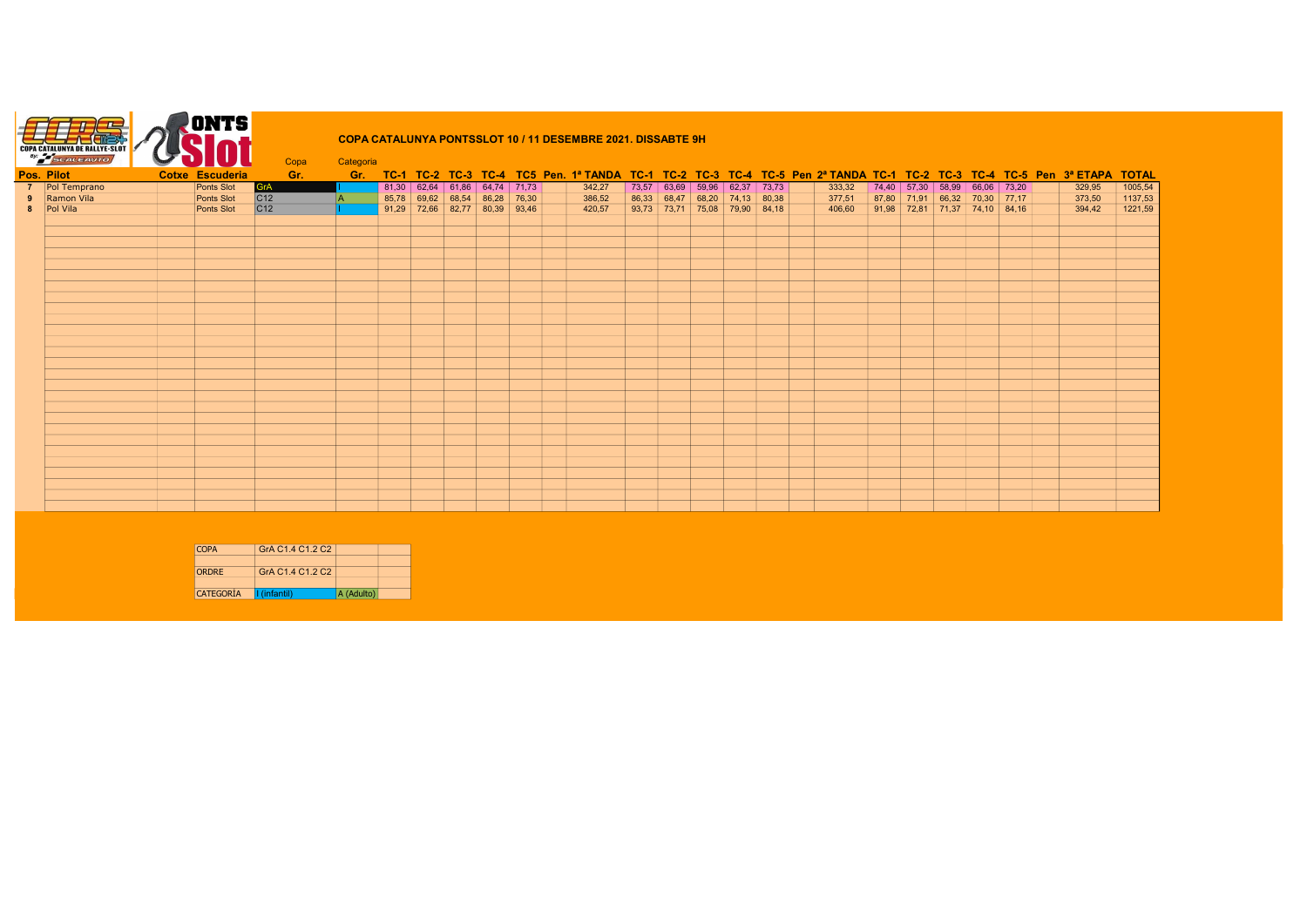| <b>COPA CATALUNYA DE RALLYE-SLOT</b><br>By.<br>CALEAUTO |  |  |  |  |  |
|---------------------------------------------------------|--|--|--|--|--|
|---------------------------------------------------------|--|--|--|--|--|

## COPA CATALUNYA PONTSSLOT 10 / 11 DESEMBRE 2021. DISSABTE 15H

|    | SCALEAUTO            |                       | $\sim$ UIUL                      | Copa            | Categoria |       |                     |               |       |       |      |          |       |               |                               |             |       |                                  |        |        |                   |               |       |                        |              |
|----|----------------------|-----------------------|----------------------------------|-----------------|-----------|-------|---------------------|---------------|-------|-------|------|----------|-------|---------------|-------------------------------|-------------|-------|----------------------------------|--------|--------|-------------------|---------------|-------|------------------------|--------------|
|    | Pos. Pilot           |                       | Cotxe Escuderia                  | Gr.             | Gr.       | TC-1  | $TC-2$              | TC-3          | TC-4  | TC5.  | Pen. | 1ª TANDA | TC-1  |               |                               |             |       | TC-2 TC-3 TC-4 TC-5 Pen 2ª TANDA | $TC-1$ | $TC-2$ | $TC-3$            |               |       | TC-4 TC-5 Pen 3ª TANDA | <b>TOTAL</b> |
|    | 13 JOSEP NUÑO        |                       | LLUM LLAMP                       | C14             |           | 66.30 |                     | $55.25$ 57.09 | 60.60 | 65.88 |      | 305.12   |       |               | 65.42 54.50 55.62 59.06 64.69 |             |       | 299.29                           |        |        | 64.86 54.33 55.40 | $58.87$ 64.33 |       | 297,79                 | 902,20       |
|    | 24 JONNY LÓPEZ       |                       | LLUM LLAMP                       | C <sub>12</sub> |           | 67.75 | 56.91               | 56.31         | 59.48 | 66.23 |      | 306.68   |       | $65,14$ 55,05 | 55,69                         | 58,92 66,34 |       | 301.14                           | 64,55  | 54.70  | 55.39             | 58.52 65.27   |       | 298.43                 | 906,25       |
|    | <b>ALEX MARTIN</b>   |                       | <b>LLUM LLAMP</b>                | C <sub>12</sub> |           | 69.08 | 56.82               | 58.17         | 65.07 | 66.64 |      | 315.78   | 65.95 | 56.81         | 56.03                         | 60.58       | 65.54 | 304.91                           | 65.30  | 54.48  | 55.68             | 59.30         | 64.70 | 299.46                 | 920,15       |
|    | 18 JORDI SALVAT      |                       | LLUM LLAMP                       | C <sub>12</sub> |           | 68.73 | 58.16               | 58.09         | 60.79 | 67.71 |      | 313.48   | 66.34 | 56.84         | 56.87                         | 59.97       | 66.41 | 306.43                           | 64.99  | 55.80  | 55.76             | 59.74         | 66.09 | 302,38                 | 922,29       |
| 27 | <b>GERARD CORRAL</b> |                       | <b>AEO SPORT</b>                 | C <sub>12</sub> |           | 70.40 | 57.47               | 58.86         | 64.67 | 67.93 |      | 319.33   | 66.28 | 54.93         | 55.82                         | 60.14       | 66.42 | 303.59                           | 65.80  | 55.00  | 55.32             | 59.97         | 65.04 | 301,13                 | 924,05       |
| 26 |                      | <b>SANTI HERREROS</b> | <b>PONTS SLOT</b>                | C <sub>12</sub> |           | 67.80 | 57.20               | 57.30         | 61.72 | 67.30 |      | 311.32   | 66.40 | 56.60         | 56.11                         | 63.79       | 65.84 | 308,74                           | 65.97  | 56.25  | 58.37             | 60.68         | 65.93 | 307,20                 | 927,26       |
|    | <b>ANDREU SERRAT</b> |                       | LLUM LLAMP                       | C <sub>12</sub> |           | 69,37 | 57.75               | 59,66         | 63.24 | 68.48 |      | 318,50   | 66,26 | 55,48         | 57,33                         | 60,76       | 69,83 | 309,66                           | 68,23  | 55,22  | 56.91             | 60,33         | 66.36 | 307,05                 | 935,21       |
| 10 | <b>DAVID ESTANY</b>  |                       | <b>PONTS SLOT</b>                | GrA             |           | 71.65 | 59.97               | 58.86         | 61.50 | 67.20 |      | 319,18   | 67.87 | 58.76         | 59.86                         | 61.09       | 66.73 | 314,31                           | 67.10  | 56.24  | 56.74             | 61.10         | 66.10 | 307,28                 | 940,77       |
| 11 | <b>TONI CORRAL</b>   |                       | <b>AEO SPORT</b>                 | GrA             |           | 69.32 | 59.05               | 59.03         | 63.03 | 67.99 |      | 318.42   | 67.95 | 56.74         | 59.90                         | 62.25       | 67.94 | 314.78                           | 67.44  | 56.26  | 56.68             | 61.68         | 66.72 | 308.78                 | 941,98       |
|    |                      | 12 JORDI GARCIA SAVE  | <b>SLOT CAR SANT JOAN D'ESPI</b> | C <sub>14</sub> |           | 68.55 | 58.30               | 59.09         | 62.55 | 66.78 |      | 315.27   | 66.26 | 56.30         | 59.63                         | 60.99       | 65.80 | 308.98                           | 83.33  | 55.18  | 57.90             | 61.01         | 69.32 | 326.74                 | 950,99       |
| 25 | <b>PEP DRETS</b>     |                       | <b>LLUM LLAMP</b>                | C <sub>12</sub> |           | 72.61 | 58.05               | 59.00         | 62.66 | 71.11 |      | 323.43   | 70.33 | 57.62         | 57.98                         | 61.83       | 69.13 | 316.89                           | 70.40  | 57.20  | 57.20             | 62.12 79.78   |       | 326.70                 | 967,02       |
|    | JOAN SALVAT          |                       | <b>LLUM LLAMP</b>                | C <sub>12</sub> |           | 71.92 | 59.56               | 61.94         | 62.77 | 69.33 |      | 325.52   | 70.08 | 58.05         | 58.30                         | 64.92       | 69.55 | 320.90                           | 72.71  | 59.01  | 57.70             | 61.72         | 70.03 | 321.17                 | 967,59       |
|    |                      | <b>ALBERT AZPIAZU</b> | <b>SLOT CAR SANT JOAN D'ESPI</b> | C <sub>12</sub> |           | 70.61 | 60.93               | 61.72         | 65.73 | 70.02 |      | 329.01   | 69.73 | 60.90         |                               | 59.73 63.70 | 68.05 | 322,11                           | 68.32  | 58.85  | 58.95             | 62.83         | 69.97 | 318,92                 | 970,04       |
| 22 | <b>RAFA BENITO</b>   |                       | <b>LLUM LLAMP</b>                | C <sub>12</sub> |           | 71.17 | 59,82               | 61.93         | 65.28 | 70.73 |      | 328,93   | 71.41 | 58,57         |                               | 60,78 63,78 | 73.07 | 327.61                           | 71.67  | 57.41  | 57.88             | 63.28         | 68.88 | 319,12                 | 975,66       |
|    |                      | MARCOS FERNÁNDEZ      | PONTS SLOT                       | C <sub>14</sub> |           | 70.25 | 61.42               | 60.69         | 66.79 | 72.21 |      | 331.36   | 71.21 | 58.56         | 59.65                         | 66.66       | 69.69 | 325.77                           | 70.60  | 57.95  | 57.86             | 64.21         | 73.50 | 324.12                 | 981,25       |
|    |                      | <b>PEDRO MARTÍNEZ</b> | <b>SLOT CAR SANT JOAN D'ESPI</b> | C <sub>12</sub> |           | 73.07 | 61.90               | 62.07         | 64.96 | 72.83 |      | 334.83   | 70.68 | 59.26         | 60.11                         | 64.06       | 71.07 | 325.18                           | 69.87  | 58.75  | 59.65             | 63.81         | 70.94 | 323,02                 | 983,03       |
| 16 | LLUIS GASSO          |                       | <b>LLUM LLAMP</b>                | C <sub>12</sub> |           | 74.24 | 61.27               | 64.00         | 72.08 | 72.67 |      | 344.26   | 72.56 | 58.95         | 59.70                         | 64.04       | 70.30 | 325.55                           | 71.88  | 61.72  | 61.20             | 63.66         | 69.06 | 327,52                 | 997,33       |
|    | 23 MINGU BERJILLOS   |                       | <b>LLUM LLAMP</b>                | C <sub>12</sub> |           |       | $76,35$ 62,12 63,21 |               | 66,10 | 72.85 |      | 340,63   |       |               | 78,68 61,02 61,34 65,82       |             | 73.34 | 340,20                           |        |        | 75,74 60,13 59,79 | 66,81         | 73.60 | 336,07                 | 1016,90      |
|    |                      |                       |                                  |                 |           |       |                     |               |       |       |      |          |       |               |                               |             |       |                                  |        |        |                   |               |       |                        |              |
|    |                      |                       |                                  |                 |           |       |                     |               |       |       |      |          |       |               |                               |             |       |                                  |        |        |                   |               |       |                        |              |
|    |                      |                       |                                  |                 |           |       |                     |               |       |       |      |          |       |               |                               |             |       |                                  |        |        |                   |               |       |                        |              |
|    |                      |                       |                                  |                 |           |       |                     |               |       |       |      |          |       |               |                               |             |       |                                  |        |        |                   |               |       |                        |              |
|    |                      |                       |                                  |                 |           |       |                     |               |       |       |      |          |       |               |                               |             |       |                                  |        |        |                   |               |       |                        |              |
|    |                      |                       |                                  |                 |           |       |                     |               |       |       |      |          |       |               |                               |             |       |                                  |        |        |                   |               |       |                        |              |
|    |                      |                       |                                  |                 |           |       |                     |               |       |       |      |          |       |               |                               |             |       |                                  |        |        |                   |               |       |                        |              |
|    |                      |                       |                                  |                 |           |       |                     |               |       |       |      |          |       |               |                               |             |       |                                  |        |        |                   |               |       |                        |              |
|    |                      |                       |                                  |                 |           |       |                     |               |       |       |      |          |       |               |                               |             |       |                                  |        |        |                   |               |       |                        |              |
|    |                      |                       |                                  |                 |           |       |                     |               |       |       |      |          |       |               |                               |             |       |                                  |        |        |                   |               |       |                        |              |
|    |                      |                       |                                  |                 |           |       |                     |               |       |       |      |          |       |               |                               |             |       |                                  |        |        |                   |               |       |                        |              |
|    |                      |                       |                                  |                 |           |       |                     |               |       |       |      |          |       |               |                               |             |       |                                  |        |        |                   |               |       |                        |              |

| <b>COPA</b>      | GrA C1.4 C1.2 C2 |            |  |
|------------------|------------------|------------|--|
|                  |                  |            |  |
| <b>ORDRE</b>     | GrA C1.4 C1.2 C2 |            |  |
|                  |                  |            |  |
| <b>CATEGORÍA</b> | I (infantil)     | A (Adulto) |  |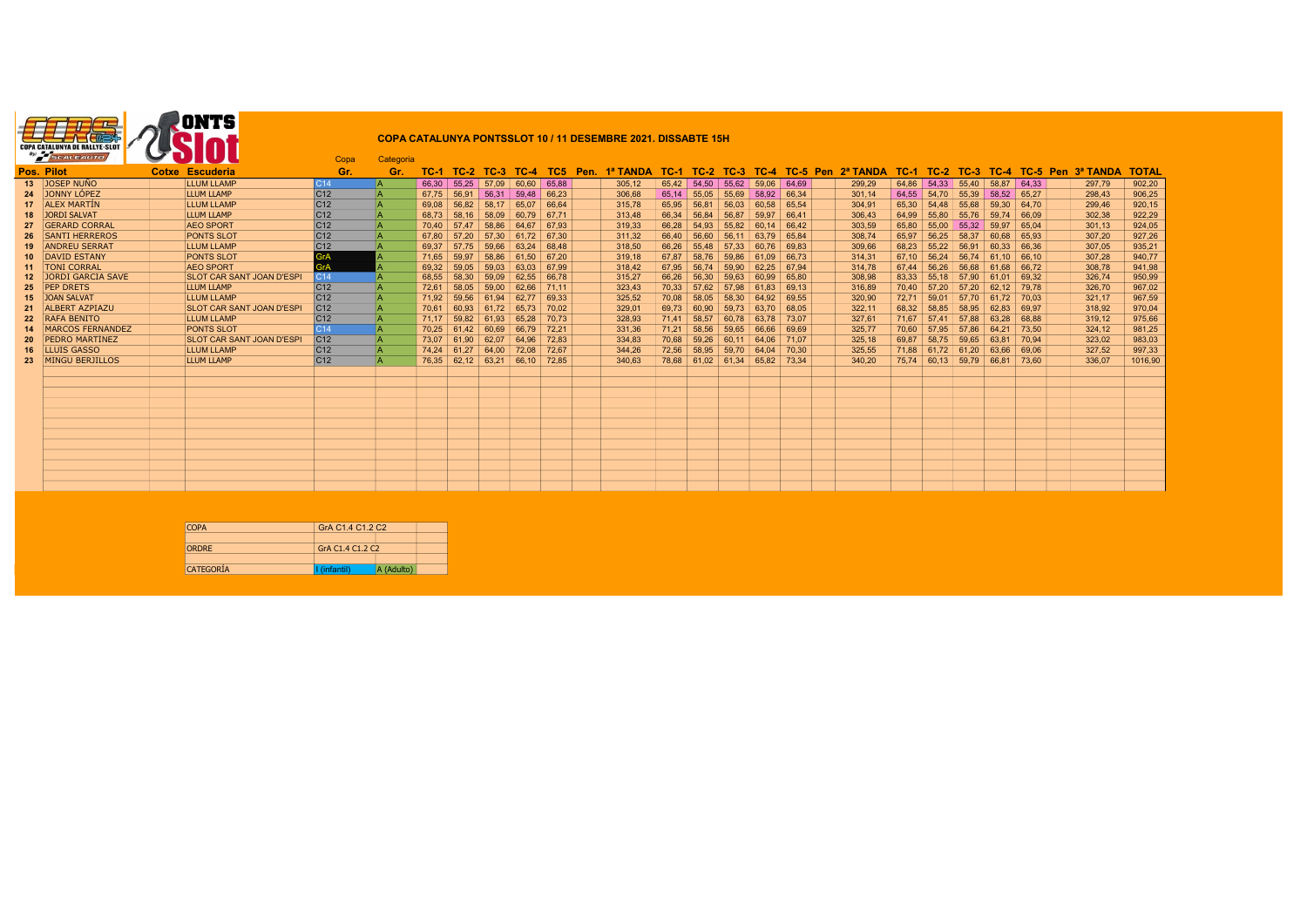

## COPA CATALUNYA PONTSSLOT 10 / 11 DESEMBRE 2021. DISSABTE 18H

| Pos. Pilot<br>Gr.<br>TC-1 TC-2 TC-3 TC-4 TC-5 Pen 2ª TANDA TC-1 TC-2 TC-3 TC-4 TC-5 Pen 3ª TANDA<br>Cotxe Escuderia<br>TC-2 TC-3 TC-4 TC5 Pen. 1ª TANDA<br>Gr.<br>TC-1<br>31 MARC TORRES<br><b>CricCrac Slot</b><br>$53.60$ 53.99 59.10 64.16<br>IC14<br>68.25<br>54.40<br>$55.13 \mid 62.26$<br>65.46<br>305.50<br>65.68<br>296.53<br>64.98<br>55.20<br>C <sub>12</sub><br>38 JM ESTEBAN<br><b>CricCrac Slot</b><br>56.70<br>55.84<br>55,32<br>64.85 54.78<br>66.10<br>60.65<br>66.43<br>305,72<br>66.10<br>55.47<br>59.71<br>302,21<br>65.61 | <b>TOTAL</b><br>900,41<br>54.06<br>58.71<br>65.43<br>298.38<br>906,94<br>55.01<br>59.49 64.88<br>299.01<br>909,74<br>54.97<br>60,00<br>299,06<br>64.65 |
|------------------------------------------------------------------------------------------------------------------------------------------------------------------------------------------------------------------------------------------------------------------------------------------------------------------------------------------------------------------------------------------------------------------------------------------------------------------------------------------------------------------------------------------------|--------------------------------------------------------------------------------------------------------------------------------------------------------|
|                                                                                                                                                                                                                                                                                                                                                                                                                                                                                                                                                |                                                                                                                                                        |
|                                                                                                                                                                                                                                                                                                                                                                                                                                                                                                                                                |                                                                                                                                                        |
|                                                                                                                                                                                                                                                                                                                                                                                                                                                                                                                                                |                                                                                                                                                        |
| JORDI ZURITA<br><b>CricCrac Slot</b><br>55.71<br>C <sub>14</sub><br>55.92<br>62,24<br>67,31<br>54.40<br>59,73<br>54,30<br>66,83<br>66,94<br>307,64<br>54,93<br>303,04<br>65.14<br>66.67<br>30                                                                                                                                                                                                                                                                                                                                                  |                                                                                                                                                        |
| <b>CARLES TERUEL</b><br>C <sub>14</sub><br>56,47<br>67,30<br>58,17 60,95<br>65,90<br>54.44<br>57,46<br>59,68<br>64,90<br>55,30 55,78<br>65.77<br>308,66<br>302,54<br>65.06<br>33 <sup>°</sup>                                                                                                                                                                                                                                                                                                                                                  | 60.13<br>912,60<br>65.29<br>301,40                                                                                                                     |
| GrA<br>MANEL TEMPRANO<br>57.58<br>67.98<br>309.72<br>68.00<br>55.24<br><b>Ponts Slot</b><br>56.86<br>60.47<br>56.99<br>59.81<br>305,66<br>68.26<br>56.20<br>66.83<br>65.62                                                                                                                                                                                                                                                                                                                                                                     | 303.26<br>918,64<br>54.90<br>59.09<br>64.81                                                                                                            |
| 35 J PARCERISAS<br><b>GASS</b><br>C <sub>14</sub><br>57.97<br>69.26<br>55,98<br>58,00<br>$63.16$ 63.38<br>57.04<br>60,98<br>67.51<br>55,38<br>68,45<br>310,96<br>311,52<br>68.26                                                                                                                                                                                                                                                                                                                                                               | 928,17<br>305,69<br>56.33<br>60.50<br>65.97                                                                                                            |
| C <sub>12</sub><br>MANEL ARROYO<br><b>AEO Sport</b><br>56.85<br>68.02<br>56.47<br>68,35<br>56.56<br>61,60<br>56.07<br>67.79<br>56.66<br>67.97<br>311.33<br>61.35<br>308.74<br>66.83                                                                                                                                                                                                                                                                                                                                                            | 308.13<br>928,20<br>55.99<br>61.06<br>66.63                                                                                                            |
| M CODINA<br>56.14<br><b>CricCrac Slot</b><br>C <sub>14</sub><br>56,08<br>$59.52$ 61.70<br>56,36<br>314.27<br>69.45<br>60,48<br>308,23<br>67.10<br>68,04<br>68.93<br>65.80<br>37                                                                                                                                                                                                                                                                                                                                                                | 931,37<br>$58,74$ 55,13 62,50<br>308.87<br>65.40                                                                                                       |
| C <sub>12</sub><br><b>ENRIC DOLIU</b><br>mir@com.nem<br>57.54<br>71.82<br>55.21<br>61.26<br>314.84<br>56.31<br>67.21<br>58.50<br>70.33<br>60.01<br>66.11<br>309.46<br>66.32<br>54.60                                                                                                                                                                                                                                                                                                                                                           | 931,93<br>56.55<br>64.97<br>307.63<br>65.19                                                                                                            |
| J RODRÍGUEZ<br>C14<br><b>GASS</b><br>57.65<br>57,65<br>$61.75$ 64.47<br>72.61<br>57,98<br>62.74<br>72,63<br>56,87<br>71,15<br>68,15<br>323.17<br>319.09<br>68.11                                                                                                                                                                                                                                                                                                                                                                               | 960,83<br>56.69<br>62.00<br>70.38<br>318.57                                                                                                            |
| C <sub>12</sub><br><b>JORDI NOVELL</b><br><b>GASS</b><br>57.49<br>66.87<br>57.43<br>69.49<br>60.47<br>62.79<br>319.03<br>100.00<br>62.60<br>356,01<br>68.93<br>59,35<br>68.79<br>69.11<br>40                                                                                                                                                                                                                                                                                                                                                   | 994,73<br>61.58<br>61.99<br>319,69<br>67.84                                                                                                            |
| <b>GrA</b><br><b>DAVID RENAU</b><br>1/24 Slot Salt<br>61.56<br>59,77<br>75.08<br>63.16<br>70,36<br>71.77<br>62,68<br>67.76<br>74.90<br>61.73<br>71.10<br>341.26<br>71.60<br>333,58                                                                                                                                                                                                                                                                                                                                                             | 1011,22<br>62.38<br>64.78<br>72.59<br>336,38                                                                                                           |
| <b>CricCrac Slot</b><br>65,70<br><b>ALEIX ZURITA</b><br>  <sub>C</sub> 14<br>65.75<br>359.76<br>77.35<br>65,57<br>63,66<br>348.02<br>74.39<br>79.44<br>68.47<br>66.96<br>60.99<br>80.40<br>74.48<br>36                                                                                                                                                                                                                                                                                                                                         | 1047,93<br>340.15<br>62,16<br>66.92<br>75.69                                                                                                           |
| 32 PAU ESTEBAN<br><b>CricCrac Slot</b><br>C <sub>14</sub><br>70,33 68,88 76,02 82,41<br>380.70<br>89.71<br>69,70 66,71 76,12 88,40<br>79,07 65,50 66,76 70,57<br>83.06<br>390,64                                                                                                                                                                                                                                                                                                                                                               | 1131,32<br>359.98<br>78.08                                                                                                                             |
|                                                                                                                                                                                                                                                                                                                                                                                                                                                                                                                                                |                                                                                                                                                        |
|                                                                                                                                                                                                                                                                                                                                                                                                                                                                                                                                                |                                                                                                                                                        |
|                                                                                                                                                                                                                                                                                                                                                                                                                                                                                                                                                |                                                                                                                                                        |
|                                                                                                                                                                                                                                                                                                                                                                                                                                                                                                                                                |                                                                                                                                                        |
|                                                                                                                                                                                                                                                                                                                                                                                                                                                                                                                                                |                                                                                                                                                        |
|                                                                                                                                                                                                                                                                                                                                                                                                                                                                                                                                                |                                                                                                                                                        |
|                                                                                                                                                                                                                                                                                                                                                                                                                                                                                                                                                |                                                                                                                                                        |
|                                                                                                                                                                                                                                                                                                                                                                                                                                                                                                                                                |                                                                                                                                                        |
|                                                                                                                                                                                                                                                                                                                                                                                                                                                                                                                                                |                                                                                                                                                        |
|                                                                                                                                                                                                                                                                                                                                                                                                                                                                                                                                                |                                                                                                                                                        |
|                                                                                                                                                                                                                                                                                                                                                                                                                                                                                                                                                |                                                                                                                                                        |
|                                                                                                                                                                                                                                                                                                                                                                                                                                                                                                                                                |                                                                                                                                                        |
|                                                                                                                                                                                                                                                                                                                                                                                                                                                                                                                                                |                                                                                                                                                        |

| <b>COPA</b>  | GrA C <sub>1.4</sub> C <sub>1.2</sub> C <sub>2</sub> |            |  |
|--------------|------------------------------------------------------|------------|--|
|              |                                                      |            |  |
| <b>ORDRE</b> | GrA C <sub>1.4</sub> C <sub>1.2</sub> C <sub>2</sub> |            |  |
|              |                                                      |            |  |
| CATEGORÍA    | I (infantil)                                         | A (Adulto) |  |